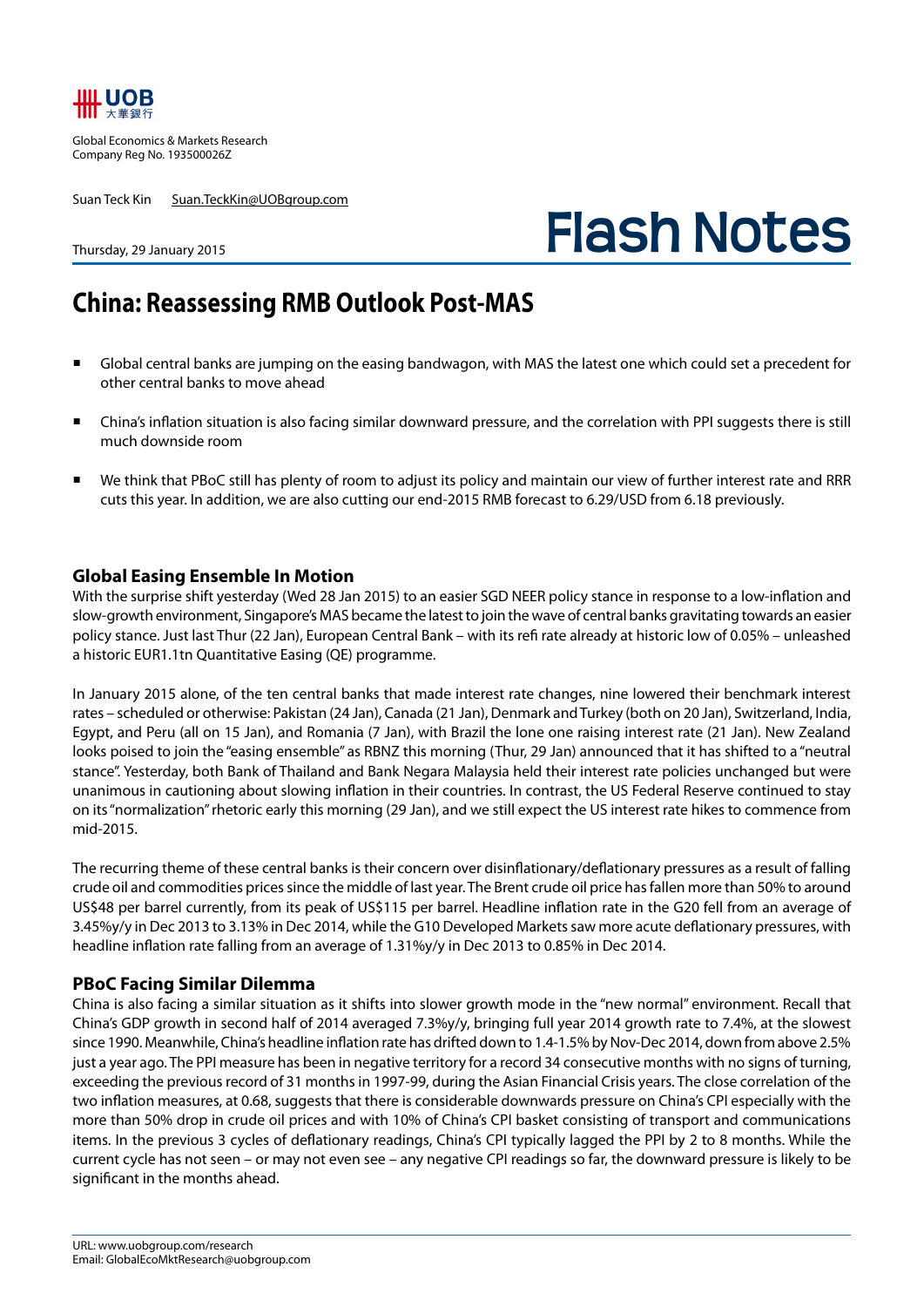#### **More Room For The PBoC To Steer Policy**

With China facing a similar situation as major central banks around the world, the PBoC has in fact been on the easing train since Nov 2014 when it made surprise interest rate cuts. On 21 Nov 2014, PBoC surprised with lowering of 25bps in deposit rate and 40bps on lending rate and the lifting of deposit rate ceiling to 1.2x of benchmark from 1.1x previously, the first reductions since July 2012. Reserve requirement ratio (RRR) was left untouched at 20.0%.

With inflation rate at current pace of 1.4-1.5% and even if it matches our full year forecast of 2.1%, there is still room for PBoC to lower interest rates and still keeping real interest rate above zero. We maintain our expectations that PBoC would lower lending rates into the first half of 2015, as well as deposit rates (raising ceiling limit at the same time), and RRR to ensure sufficient credit in the system (see table below for our forecasts).



| <b>China: Interest Rate and RRR Forecasts</b>             |       |       |       |       |       |  |  |  |
|-----------------------------------------------------------|-------|-------|-------|-------|-------|--|--|--|
| $\%$                                                      | 4Q14  | 1Q15F | 2Q15F | 3Q15F | 4Q15F |  |  |  |
| 1-year Best Lending Rate                                  | 5.60  | 5.35  | 5.10  | 5.10  | 5.10  |  |  |  |
| 1-year Deposit Rate                                       | 2.75  | 2.50  | 2.25  | 2.25  | 2.25  |  |  |  |
| Reserve Requirement Ratio                                 | 20.00 | 19.50 | 19.00 | 19.00 | 19.00 |  |  |  |
| Source: UOB Global Economics & Markets Research Estimates |       |       |       |       |       |  |  |  |

On the FX front, there has been significant depreciation pressure on the RMB since late 2014 are generally on two fronts: 1) domestic concerns on growth and whether the shift towards "new normal" is sufficient maintain growth momentum, and 2) the dominant strength of the US dollar.

There have signs that capital flows are reflecting such domestic concerns. PBoC's data suggest that capital outflows accelerated in Dec 2014 with more than US\$21bn flowing out, the largest on record for the month. For 2014, net inflows slowed to US\$105bn, down from US\$445bn in 2013. The last time that saw a yearly decline was 2012 during the height of the Eurozone debt crisis, which also resulted in the RMB under pressure during that time.



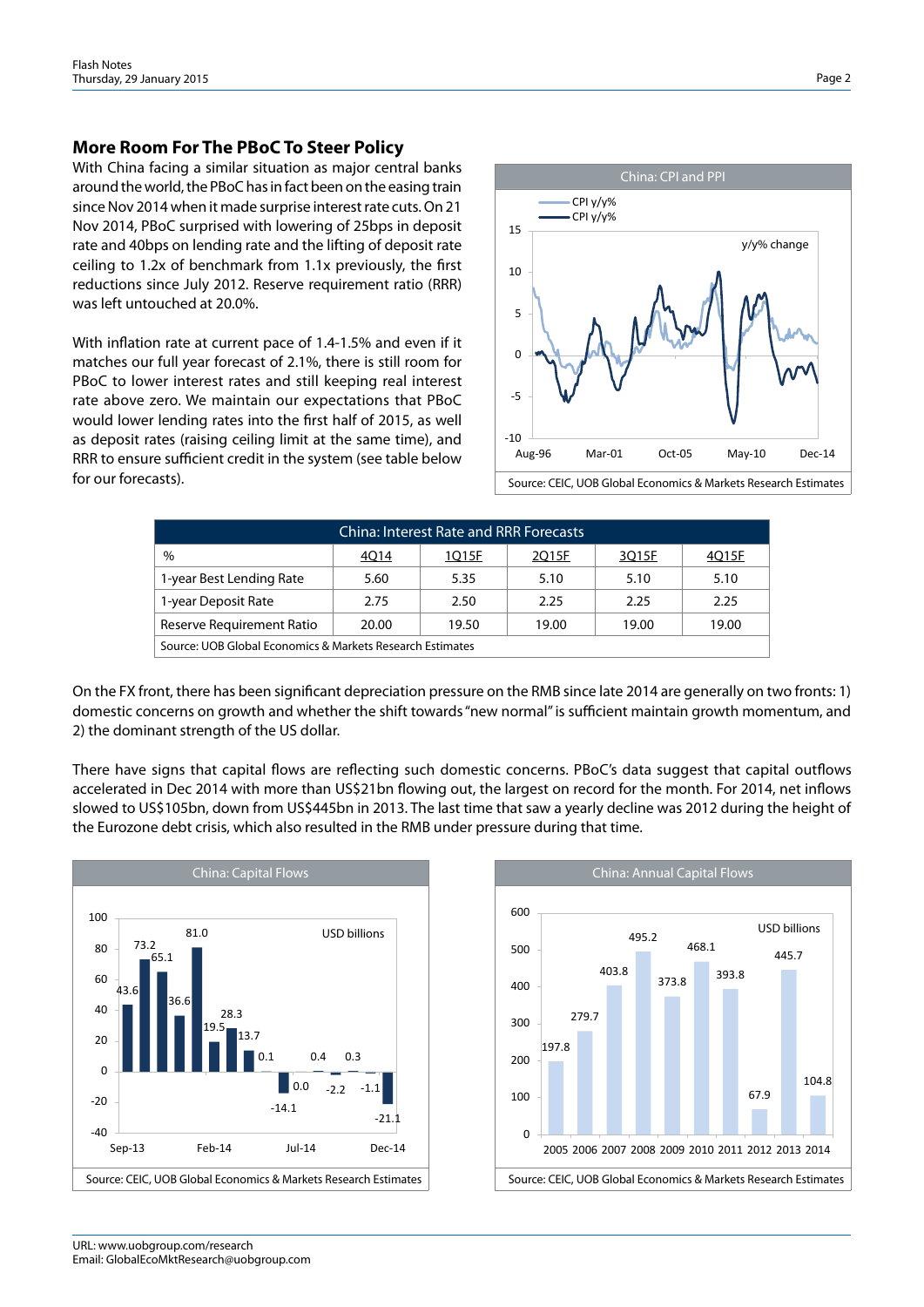On the back of domestic concerns and strong US dollar trend, RMB trading recently has been under significant downward pressure, with the downside of the 2% band close to being tested this week on two occasions, on Wed (28 Jan) and Mon (26 Jan). Adding to the pressure was PBoC deputy governor Pan Gongsheng's comments last Fri (23 Jan) that the ECB's newly announced QE program could add depreciation pressure to the RMB against USD due to its impact on capital flows.

However, a prolonged period of RMB depreciation should not be on the table, given the rapid internationalization of RMB means that it is essential to at least keep the currency in line with both domestic and global fundamentals and market dynamics. However, this could also see more two-way moves and volatility for the currency as the one-way appreciation trend of the past fades away. Just last week, the PBoC (on 21 Jan 2015) signed up Switzerland as the latest offshore RMB center, following similar announcements for Thailand and Malaysia since the beginning of 2015. The rapid pace of development is most evident in 2014 as China moved out of Asia and PBoC appointed 8 offshore RMB centers around the world in rapid succession, covering Europe (London, Frankfurt, Paris, Luxembourg), North America (Toronto), Australia (Sydney), Middle East (Doha), and also Asia (Seoul), in addition to the existing ones (HK, Macau, Taipei, and Singapore).

Having said that, we see further downside to the RMB in view that US Fed's interest rate normalization to be on track for mid-2015 "lift off". In addition, the MAS' surprise move could set a precedent for other central banks to jump on the easing bandwagon. With much room to move for the PBoC, we are adjusting down our forecasts for RMB further to 6.28/US for end-1Q15 (from 6.21 previously) and to 6.29/USD for end-2015 (from 6.18 previously).

| <b>FX OUTLOOK</b> | As of 29 Jan 15 | <b>End 1Q15F</b> | <b>End 2Q15F</b> | <b>End 3Q15F</b> | <b>End 4Q15F</b> |
|-------------------|-----------------|------------------|------------------|------------------|------------------|
| USD/JPY           | 117.9           | 121.0            | 125.0            | 126.0            | 127.0            |
| EUR/USD           | 1.1274          | 1.10             | 1.09             | 1.09             | 1.08             |
| <b>GBP/USD</b>    | 1.514           | 1.50             | 1.48             | 1.49             | 1.50             |
| AUD/USD           | 0.788           | 0.80             | 0.78             | 0.78             | 0.76             |
| NZD/USD           | 0.733           | 0.75             | 0.74             | 0.74             | 0.75             |
| USD/SGD           | 1.354           | 1.37             | 1.39             | 1.40             | 1.40             |
| USD/MYR           | 3.635           | 3.65             | 3.68             | 3.70             | 3.68             |
| USD/IDR           | 12,524          | 12,900           | 13,000           | 13,000           | 13,000           |
| USD/THB           | 32.6            | 34.1             | 33.7             | 33.5             | 33.4             |
| USD/PHP           | 44.16           | 45.0             | 44.0             | 43.0             | 42.0             |
| USD/INR           | 61.49           | 63.7             | 64.9             | 66.3             | 67.8             |
| USD/TWD           | 31.41           | 32.3             | 32.5             | 32.6             | 32.4             |
| USD/KRW           | 1,094           | 1,140            | 1,150            | 1,150            | 1,150            |
| USD/HKD           | 7.75            | 7.75             | 7.75             | 7.75             | 7.75             |
| USD/CNY           | 6.250           | 6.28             | 6.33             | 6.34             | 6.29             |

Source: Reuters, UOB Global Economics & Markets Research